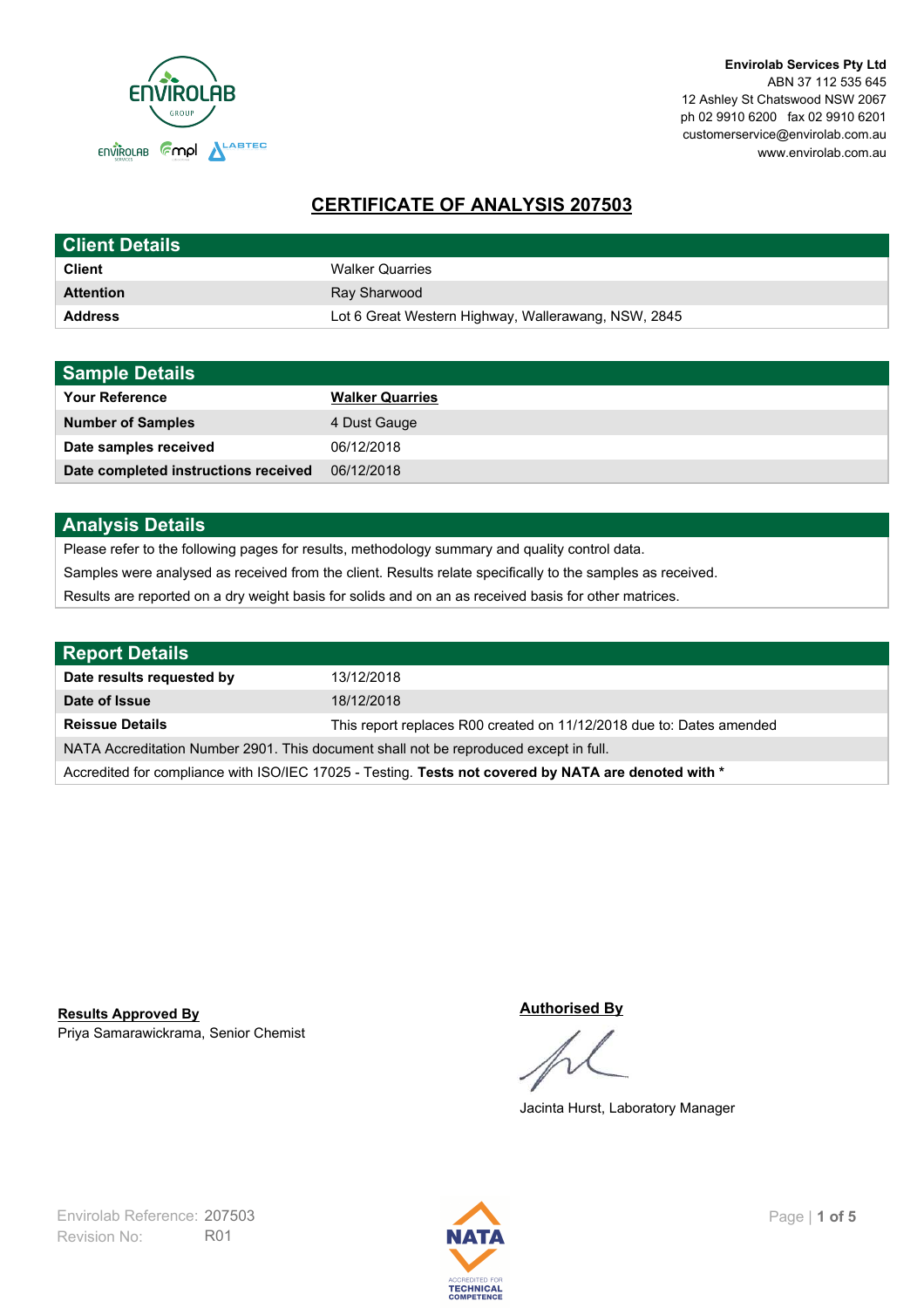#### **Client Reference: Walker Quarries**

| Dust Deposition AS 3580.10.1 |               |                   |                   |                   |                   |
|------------------------------|---------------|-------------------|-------------------|-------------------|-------------------|
| Our Reference                |               | 207503-1          | 207503-2          | 207503-3          | 207503-4          |
| Your Reference               | <b>UNITS</b>  | DG <sub>1</sub>   | DG <sub>2</sub>   | DG <sub>3</sub>   | DG4               |
| Type of sample               |               | <b>Dust Gauge</b> | <b>Dust Gauge</b> | <b>Dust Gauge</b> | <b>Dust Gauge</b> |
| Dust Gauge Start Date        | $- -$         | 01/11/2018        | 01/11/2018        | 01/11/2018        | 01/11/2018        |
| Dust Gauge End Date          | --            | 03/12/2018        | 03/12/2018        | 03/12/2018        | 03/12/2018        |
| Dust - No. of Days Collected | --            | 33                | 33                | 33                | 33                |
| Insoluble Solids             | $q/m2$ /month | 3.6               | 1.0               | 12                | 3.0               |
| Combustible Matter           | $q/m2$ /month | 0.8               | 0.3               | 1.5               | 0.8               |
| Ash                          | $q/m2$ /month | 2.8               | 0.8               | 10                | 2.2               |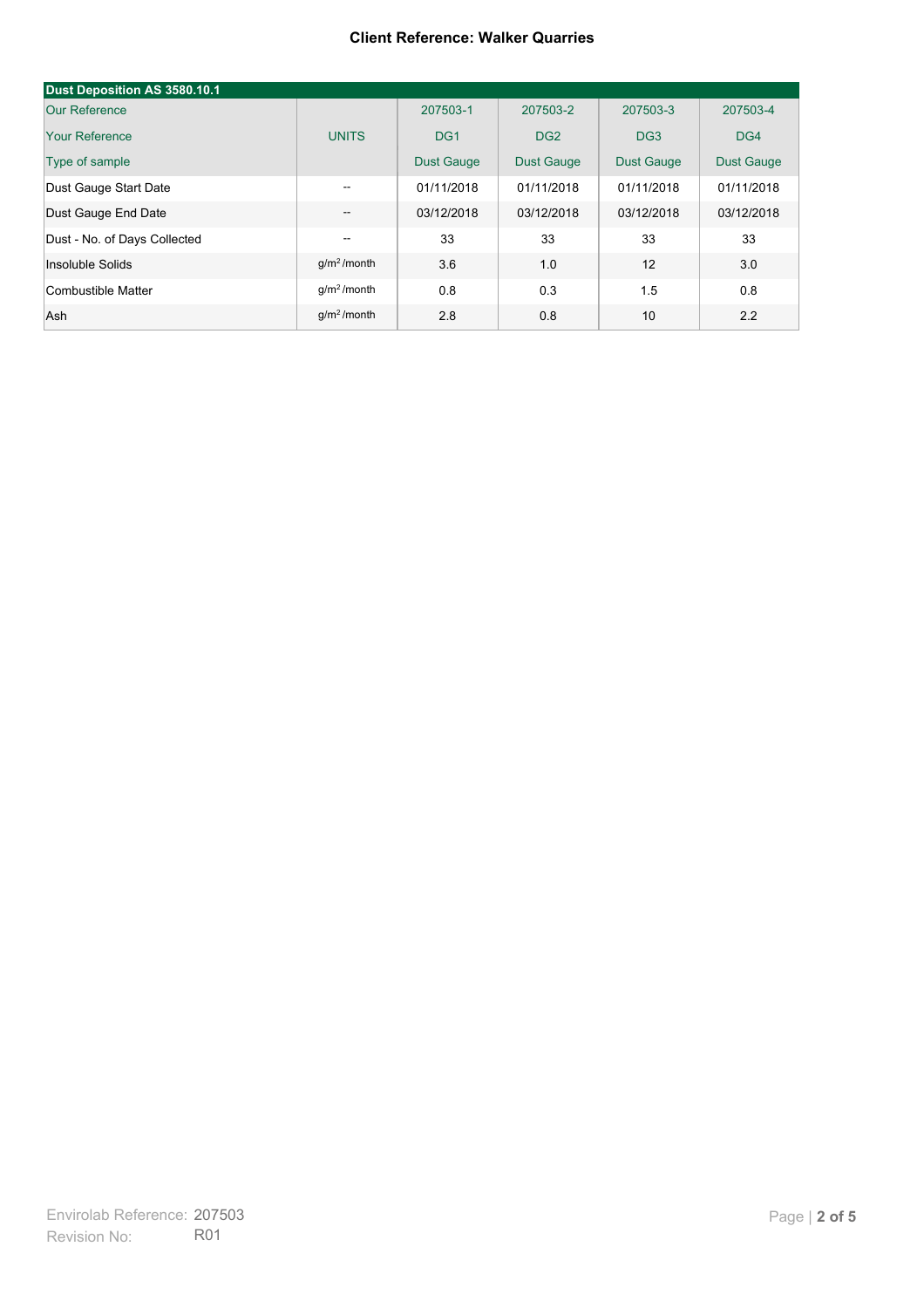## **Client Reference: Walker Quarries**

| <b>Method ID</b> | <b>Methodology Summary</b>                               |
|------------------|----------------------------------------------------------|
| AS 3580.10.1     | Analysis of dust gauges by AS 3580.10.1 (analysis only). |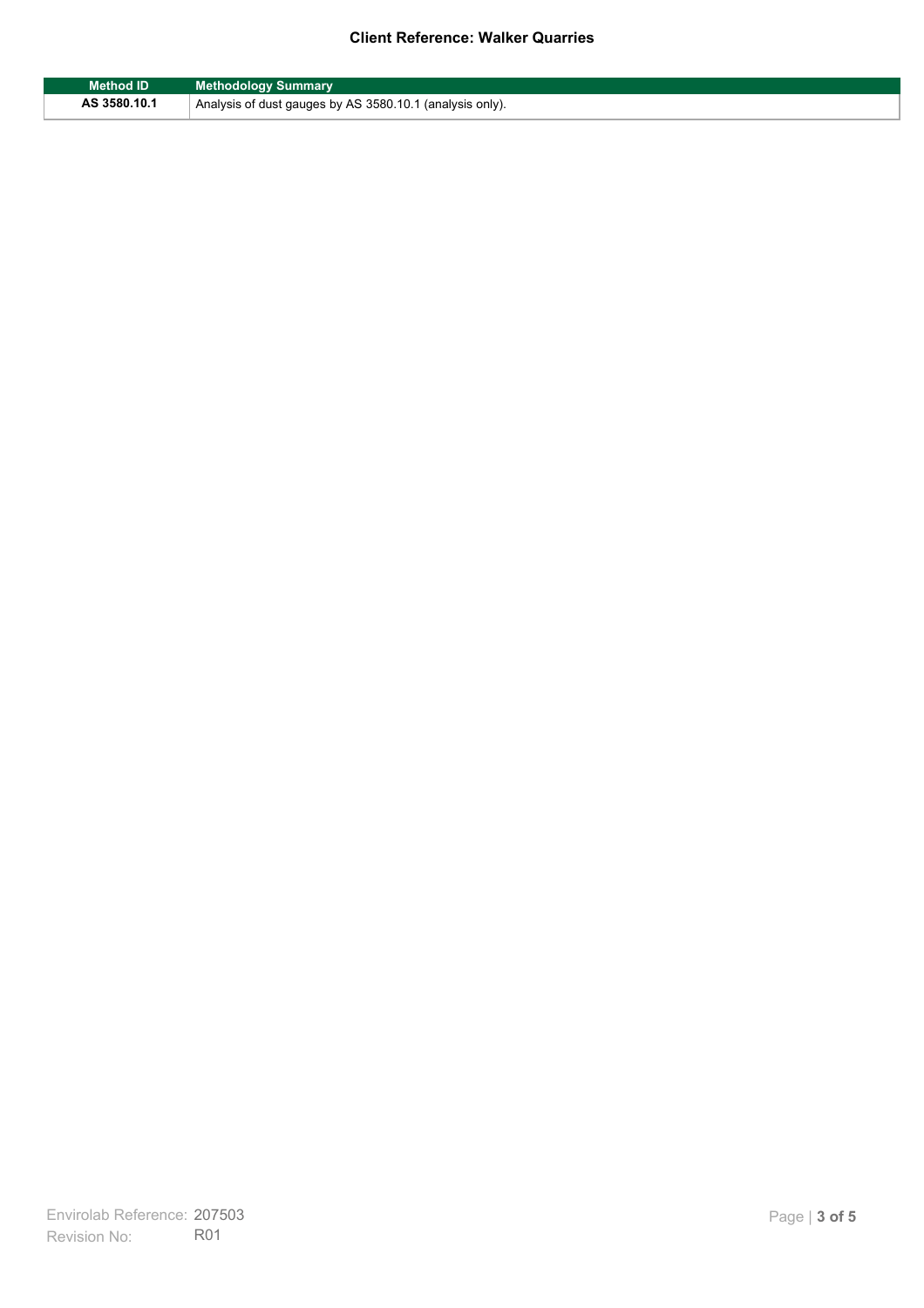### **Client Reference: Walker Quarries**

| <b>Result Definitions</b> |                                                  |
|---------------------------|--------------------------------------------------|
| <b>NT</b>                 | Not tested                                       |
| <b>NA</b>                 | Test not required                                |
| <b>INS</b>                | Insufficient sample for this test                |
| <b>PQL</b>                | <b>Practical Quantitation Limit</b>              |
| $\prec$                   | Less than                                        |
| $\geq$                    | Greater than                                     |
| <b>RPD</b>                | <b>Relative Percent Difference</b>               |
| <b>LCS</b>                | Laboratory Control Sample                        |
| <b>NS</b>                 | Not specified                                    |
| <b>NEPM</b>               | <b>National Environmental Protection Measure</b> |
| <b>NR</b>                 | Not Reported                                     |

| <b>Quality Control Definitions</b>                                                                                                                                                                                                                      |                                                                                                                                                                                                                                        |  |
|---------------------------------------------------------------------------------------------------------------------------------------------------------------------------------------------------------------------------------------------------------|----------------------------------------------------------------------------------------------------------------------------------------------------------------------------------------------------------------------------------------|--|
| <b>Blank</b>                                                                                                                                                                                                                                            | This is the component of the analytical signal which is not derived from the sample but from reagents.<br>glassware etc, can be determined by processing solvents and reagents in exactly the same manner as for<br>samples.           |  |
| <b>Duplicate</b>                                                                                                                                                                                                                                        | This is the complete duplicate analysis of a sample from the process batch. If possible, the sample selected<br>should be one where the analyte concentration is easily measurable.                                                    |  |
| <b>Matrix Spike</b>                                                                                                                                                                                                                                     | A portion of the sample is spiked with a known concentration of target analyte. The purpose of the matrix spike<br>is to monitor the performance of the analytical method used and to determine whether matrix interferences<br>exist. |  |
| <b>LCS (Laboratory</b><br><b>Control Sample)</b>                                                                                                                                                                                                        | This comprises either a standard reference material or a control matrix (such as a blank sand or water) fortified<br>with analytes representative of the analyte class. It is simply a check sample.                                   |  |
| <b>Surrogate Spike</b>                                                                                                                                                                                                                                  | Surrogates are known additions to each sample, blank, matrix spike and LCS in a batch, of compounds which<br>are similar to the analyte of interest, however are not expected to be found in real samples.                             |  |
| Australian Drinking Water Guidelines recommend that Thermotolerant Coliform, Faecal Enterococci, & E.Coli levels are less than<br>1cfu/100mL. The recommended maximums are taken from "Australian Drinking Water Guidelines", published by NHMRC & ARMC |                                                                                                                                                                                                                                        |  |

2011.